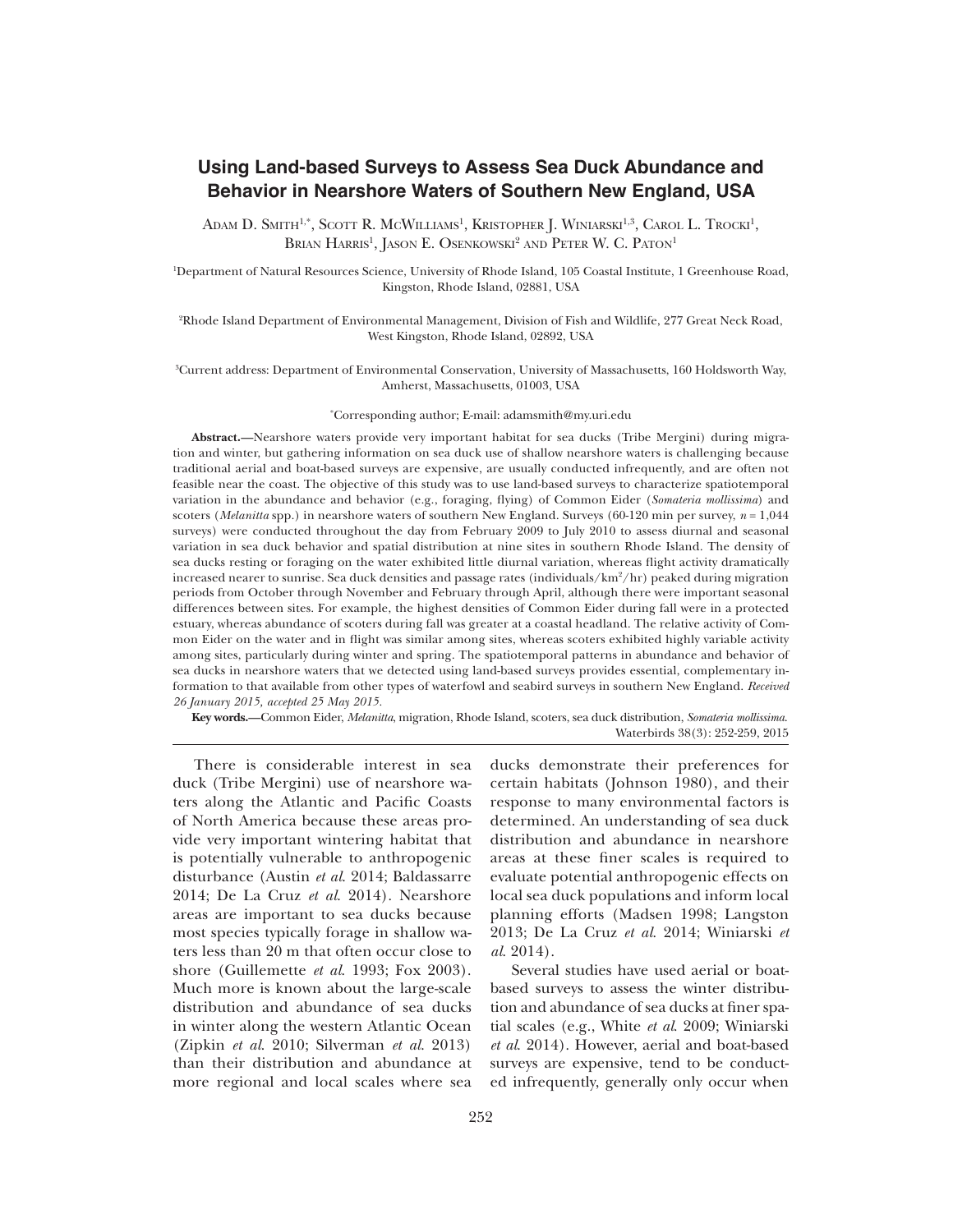weather conditions are favorable for observation, often are not conducted near the coast for safety or regulatory considerations, and can have low detection probabilities for sea ducks (Camphuysen *et al*. 2002; Winiarski *et al*. 2013, 2014). Land-based surveys represent an alternative approach to monitor sea duck use patterns at fine spatial scales (McKinney *et al*. 2006; Loring *et al*. 2013). For example, the Avalon Sea Watch detects over 800,000 marine birds annually as they migrate off the coast of New Jersey (New Jersey Audubon Society, unpubl. data), and sea duck migration has been monitored from 1996-2012 at Point Lepreau in the Bay of Fundy (Bond *et al*. 2007; Cameron 2014). Unlike aerial and boat-based surveys, landbased surveys potentially provide a costeffective method to document inter- and intra-annual spatial shifts in sea duck abundance and site-specific variation in behaviors (e.g., season-specific movements and flight paths) that are essential for detecting the potential effects of anthropogenic disturbances in nearshore habitats (Perry and Deller 1996; McKinney *et al*. 2006; Merkel *et al*. 2009).

We used land-based surveys in Rhode Island's nearshore waters to characterize spatiotemporal variation in the abundance and behavior of the most common species of sea ducks in the region including Common Eider (*Somateria mollissima*) and Black (*Melanitta americana*), Surf (*M. perspicillata*), and White-winged (*M. deglani*) scoters. We assessed variation in sea duck abundance, distribution, and behavior (e.g., foraging, flying) on diurnal and intra-annual (seasonal) temporal scales.

#### **METHODS**

### Study Area

We surveyed for sea ducks along the southern Rhode Island coast at 11 land-based point count sites along four survey routes from Watch Hill  $(41^{\circ} 18' N, 71^{\circ} 51' W)$  to Goosewing Beach in Little Compton  $(41^{\circ} 28' N, 71^{\circ} 09'$ W; Fig. 1) from February 2009 through July 2010. Three survey routes contained three sites, while the easternmost route comprised two sites. We estimated the area of visible water for each site using a viewshed analysis (Environmental Systems Research Institute 2011) on 1-m horizontal resolution LiDAR data (U.S. Geological



**Figure 1. Sites where land-based surveys for sea ducks were conducted in coastal Rhode Island from February 2009 through July 2010. Sites were segregated into the southern coast (South Coast), western Narragansett Bay (West Bay), and eastern Narragansett Bay (East Bay). Gray polygons represent the estimated viewshed surveyed from each site; dark gray areas indicate regions of survey overlap between adjacent sites.**

Survey 2012). The viewsheds of adjacent count sites overlapped considerably at four sites; therefore, we classified Beavertail and Brenton Point as one site, and Sachuest Point and Sakonnet Point as another site; this reduced the number of distinct "sites" in our statistical models to nine (Fig. 1).

### Surveys

We conducted surveys during mornings (AM: concluded before solar noon) and afternoons (PM: initiated after solar noon). During AM surveys, we surveyed the first site along each route for 120 min starting at dawn and subsequent sites for 60 min. For PM surveys, we surveyed the last site for 120 min and all preceding sites for 60 min. The surveys at dawn and dusk were longer to ensure adequate observation effort when activity of sea ducks was expected to be greatest. The exception to this pattern occurred in our first month of surveys due to logistical limitations – some February 2009 surveys were of intermediate length (typically 90 min) and most occurred during the morning. We varied the visitation order of sites along a route to better distribute the sampling times among sites. Survey effort varied from two to 10 monthly surveys at a given site, typically with two to four surveys per month in each AM/PM window (Fig. 2).

During each survey, a single observer recorded all sea ducks within 3 km of the count location (Fig. 1) and their location as on the ocean's surface (hereafter, "on the water") or in flight. Observers surveyed the ocean surface and airspace with a 20-60x spotting scope and 10x42 binoculars and recorded the number and species for all individuals or flocks during the survey period. We took care to avoid recounting sea ducks on the water during the observation period, and those in flight were visually tracked to confirm that they exited the viewshed. We recorded observations in the field using a handheld personal digital assistant.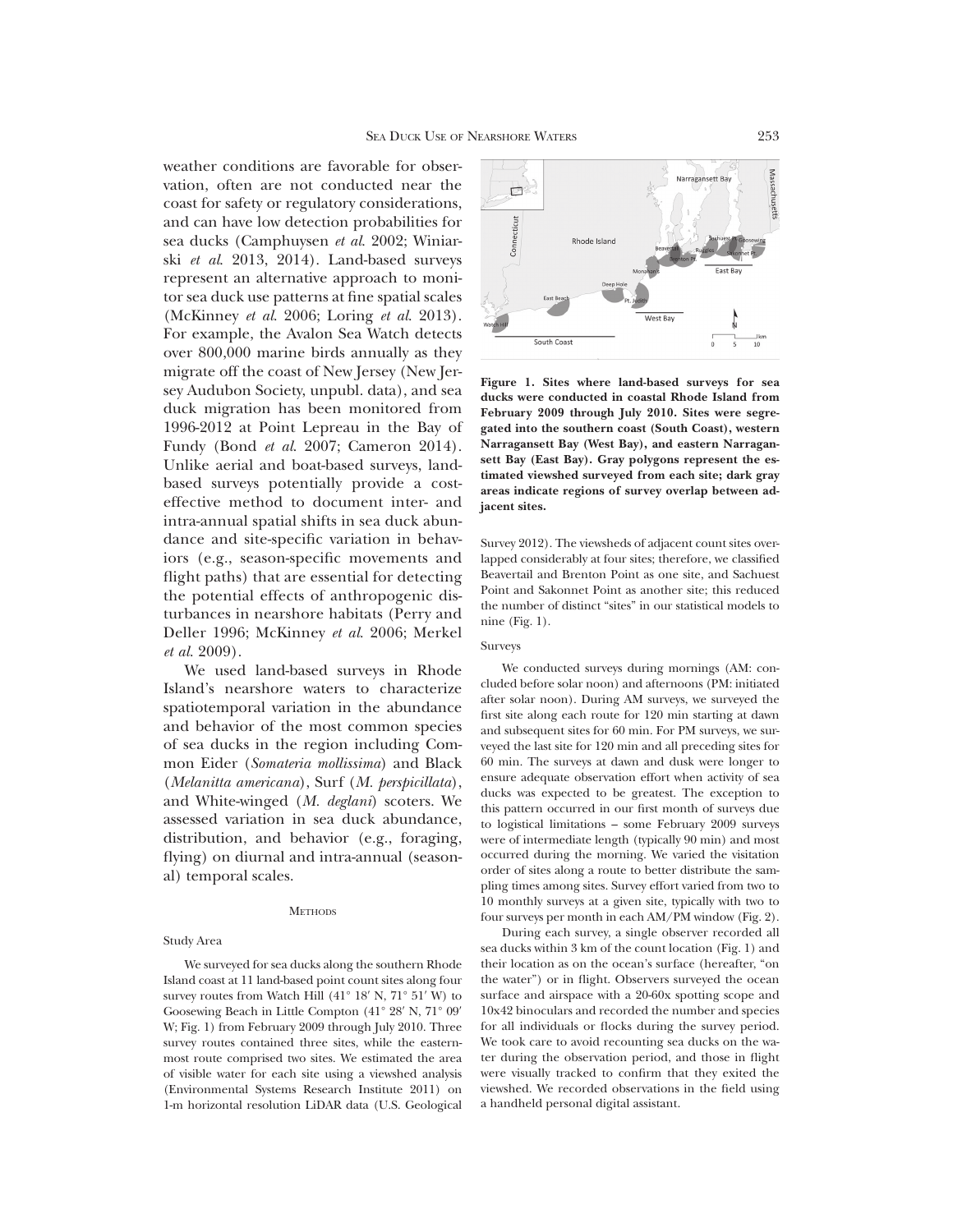

**Figure 2. Summary of monthly survey effort (median and interquartile range) for land-based sea duck surveys by period (AM: morning; PM: afternoon) at 11 sites along the Rhode Island coast from February 2009 through July 2010.**

We considered two species groups: Common Eider (hereafter, eider) and Surf, Black, and White-winged scoters (50%, 42%, and 8% of individuals identified to species, respectively; hereafter, scoters). We analyzed scoters collectively as they were often difficult to distinguish at a distance (50% were not assignable to species). We focused on eider and scoters as they represented nearly 75% of all sea ducks we observed. Long-tailed Ducks (*Clangula hyemalis*) and Red-breasted Mergansers (*Mergus serrator*) were infrequently observed during these surveys, and thus were excluded from analyses.

## Adjusting for Survey Duration and Area Surveyed

We recorded most individuals observed initially on the water in the first 60 min of observation; whereas, previously uncounted flying individuals regularly entered the viewshed throughout a given survey. Thus, count duration was included as a fixed offset only in the models for flying sea ducks to account for "effort" effects on these counts. Because we counted few additional sea ducks on the water after the initial 60 min of a survey, we did not adjust for survey length in the models of sea ducks on the water. We included the area surveyed (i.e., viewshed area) as a covariate rather than a fixed offset because of the disproportionate addition of areas at longer ranges (i.e., 2-3 km), where fewer observations occurred.

#### Statistical Analysis

We used generalized additive models (GAMs; Hastie and Tibshirani 1990) to evaluate spatiotemporal variation in sea duck abundance and behavior. We created separate negative binomial GAMs for each species group and initial observation location (i.e., on the water or in flight). We allowed sea duck abundance to vary smoothly over daylight hours (i.e., proportion of daylight elapsed at the midpoint of each survey) using a penalized cubic regression spline. For seasonal patterns, we used a cyclic cubic regression spline that allowed sea duck abundance to vary smoothly over the course of the year. We preserved the association among consecutive fall migration, winter, and spring migration seasons by considering observations from 15 August to the subsequent 14 August as occurring in the same "year." We allowed separate seasonal splines for each of the nine "sites." We included a categorical covariate to accommodate potential differences in the two (partial) years that surveys occurred.

We could not incorporate temporal autocorrelation among counts in our GAMs due to convergence problems associated with fitting separate smoothing splines for each site. As countermeasures, however, we restricted the basis dimension of the spline terms and imposed an extra penalty to each term in the model (Marra and Wood 2011) and interpreted marginally important parametric effects with care. We fitted GAM models using the mgcv (Wood 2006, 2011) and nlme packages (generalized additive mixed models; Pinheiro *et al*. 2014) in statistical program R (R Development Core Team 2014).

We did not adjust statistically for differences in sea duck detection because we recorded only initial distances for sea ducks on the water or in flight. Conventional distance sampling methods typically fail for land-based surveys of the marine environment (Marques *et al*. 2010), and the techniques for separating the detection process from the expected non-uniformity in animal density (e.g., associated with bathymetry) additionally require the angle of detection (Cox *et al*. 2013). Thus, to compare abundances among sites, we necessarily assumed similar patterns of sea duck detection and density with distance from shore among sites. We varied the order of site visitations, viewsheds were similarly proportioned among sites, and the conditions most likely to impact detectability (e.g., wave height, atmospheric visibility, observers) varied similarly over time at each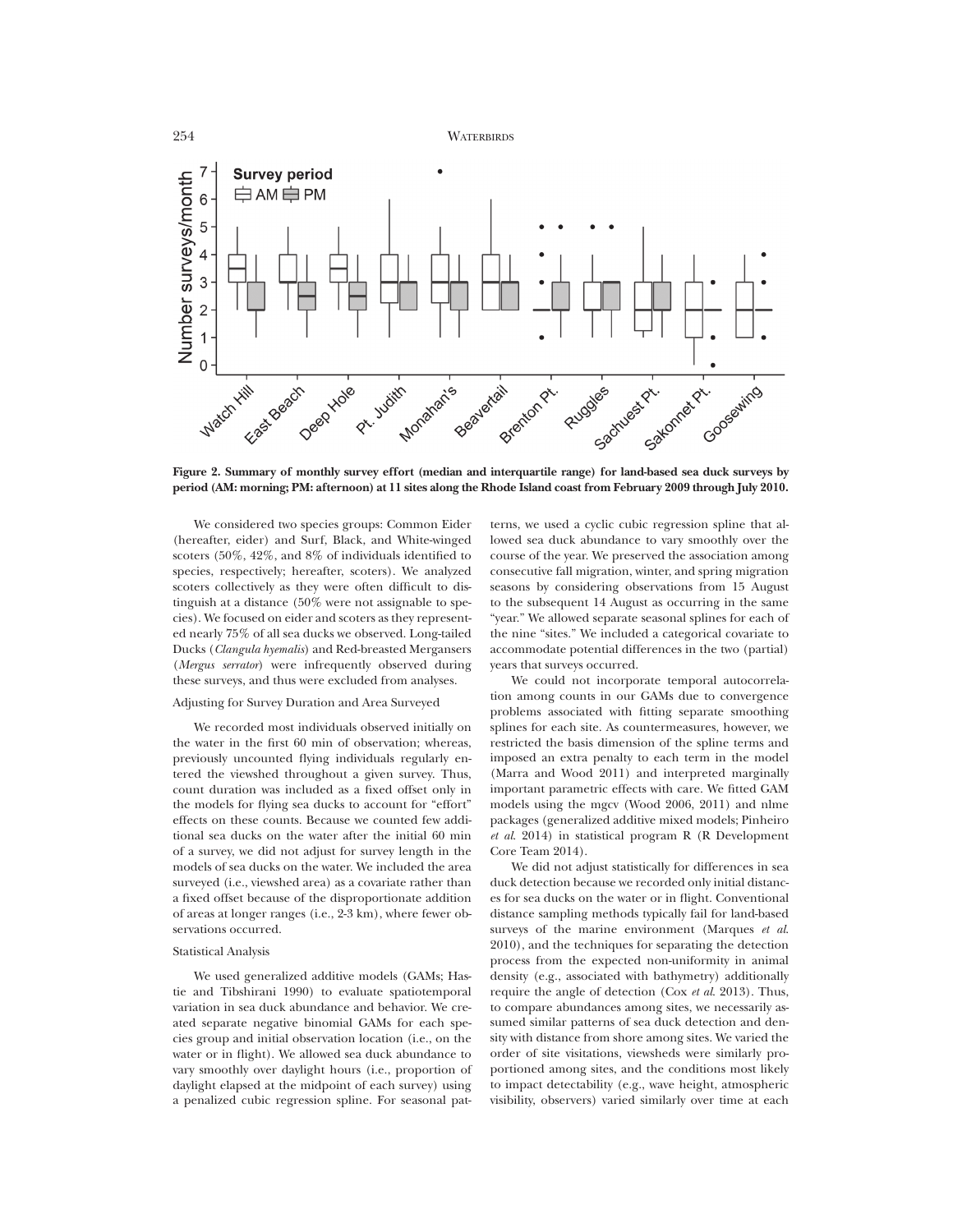site. Nonetheless, we acknowledge that comparison of sea duck abundances among sites represented the combined effects of the actual abundance of sea ducks as well as the imperfect detection process.

#### **RESULTS**

# Diurnal Variation

The density of eider and scoters on the water varied little during daylight hours (Fig. 3A). In contrast, eiders and scoters in flight were considerably more common during the first 25% of daylight hours compared to the rest of the day; sea duck flight activity varied little after mid-day (Fig. 3B).

# Seasonal Variation

In general, we observed most flying eider and scoters in two distinct periods that likely represented fall and spring migratory movements through Rhode Island (Fig. 4). For both species groups, fall flight activity occurred primarily from October through November. During the fall migratory period, densities of flying eider were usually highest at sites near the western mouth of Narragansett Bay (Fig. 4A-C). Densities of scoters in flight during fall were greatest at Pt. Judith (Fig. 4E) and in late fall at East Beach (Fig. 4D). In the spring, flight activity occurred mostly from February through April, although we regularly detected scoters in flight into May. Estimated eider abundance in flight was lower during spring migration than fall at most sites, with peak abundances in spring at Beavertail/Brenton and Sachuest/Sakonnet (Fig. 4C). Scoter abundance during spring in flight was greatest at eastern Rhode Island at Sachuest/Sakonnet and Ruggles (Fig. 4F).

Sea ducks in flight were generally less abundant in winter relative to the migratory periods. However, we observed unusually high densities of flying eider at Watch Hill (Fig. 4A) and flying scoters at East Beach (Fig. 4D); neither of these sites experienced corresponding increases in the respective species on the water.

Relative densities of eider on the water (resting or foraging; Fig. 5A-C) corresponded generally to relative densities of individuals in flight during the migratory periods (Fig. 4A-C). Sites near the western mouth of Narragansett Bay and at Deep Hole experienced the greatest densities of eiders on the water during fall. In spring, sites in eastern Rhode Island (eastward from the Beavertail/Brenton Point area) consistently hosted more foraging eider (Fig. 5A-C); East Beach was a notable exception to this spring pattern, hosting a relatively high density of foraging eider in late winter that persisted into the early spring migratory period. Foraging



**Figure 3. Diurnal variation in the (A) estimated density (individuals/km**<sup>2</sup> **) of sea ducks on the water relative to that at solar noon and (B) estimated passage rates (individuals/km**<sup>2</sup>**/hr) of flying sea ducks relative to that at solar noon for Common Eider and Black, Surf, and White-winged scoters (Scoters) during land-based surveys from February 2009 through July 2010 based on generalized additive models. A value of 100% indicates an estimated sea duck density similar to that at solar noon. Gray polygons represent the point-wise standard error of the fitted relationship.**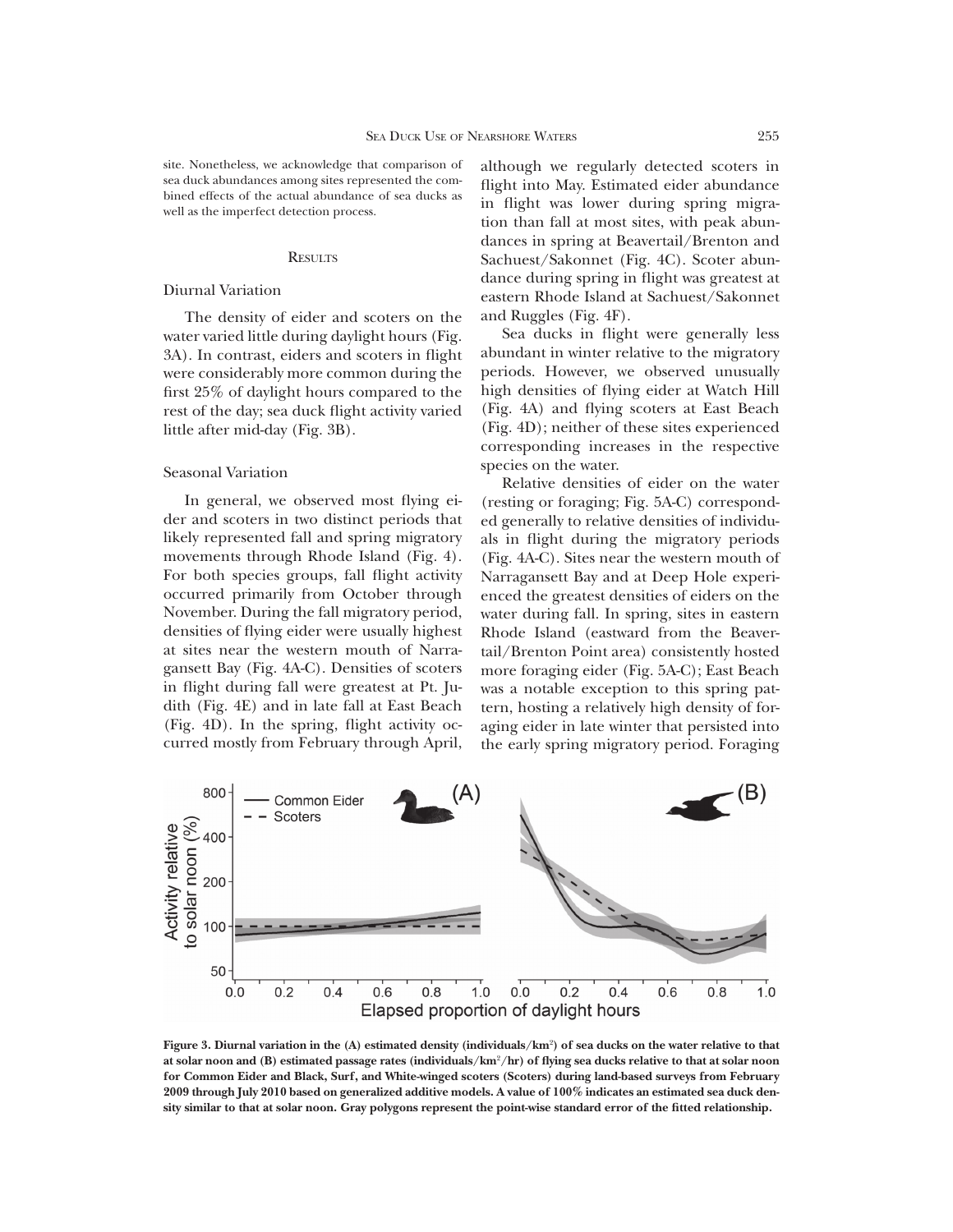

**Figure 4. Seasonal variation (August through June) in the expected passage rate (individuals/km**2**/hr) of flying (A-C) Common Eider and (D-F) Black, Surf, and White-winged scoters at nine sites in southern Rhode Island based on generalized additive models. Sites were grouped into three geographic regions (see Fig. 1): South Coast (A, D), West Bay (B, E), and East Bay (C, F); background shading indicates presumed fall and spring migratory periods.**

eider were consistently present in greater densities in the Beavertail/Brenton Point area during winter, although eider densities increased late in the winter period at East Beach and the Sachuest/Sakonnet Point area (Fig. 5A-C).

Densities of scoters on the water (Fig. 5D-F) corresponded less well to patterns of flying scoters (Fig. 4D-F). At a given site, densities of scoters on the water were strictly unimodal (Fig. 5D-F), failing to exhibit the scoters' bimodal pattern of density in flight (corresponding to migratory periods; Fig. 4D-F) or eider on the water (Fig. 5A-C). Densities of scoters on the water were uniformly low during fall migration, except at Pt. Judith, contrasting with highly variable abundance among sites during the winter and spring migration. The areas experiencing the highest winter densities of foraging scoter (Watch Hill, Beavertail/Brenton Point, and Ruggles) were scattered along the Rhode Island coast (Fig. 5A-C). During spring migration, Ruggles hosted consistently greater densities of scoters on the water, although Watch Hill and Beavertail/Brenton Point retained relatively high densities early into the spring migration period (Fig. 5A-C).

## **DISCUSSION**

The spatiotemporal patterns in abundance and behavior of sea ducks that we detected using land-based surveys provide essential information not otherwise available from other types of waterfowl and seabird surveys in southern New England. Prior to these land-based surveys, few quantitative studies existed on the spatial distribution and abundance of sea ducks in the region.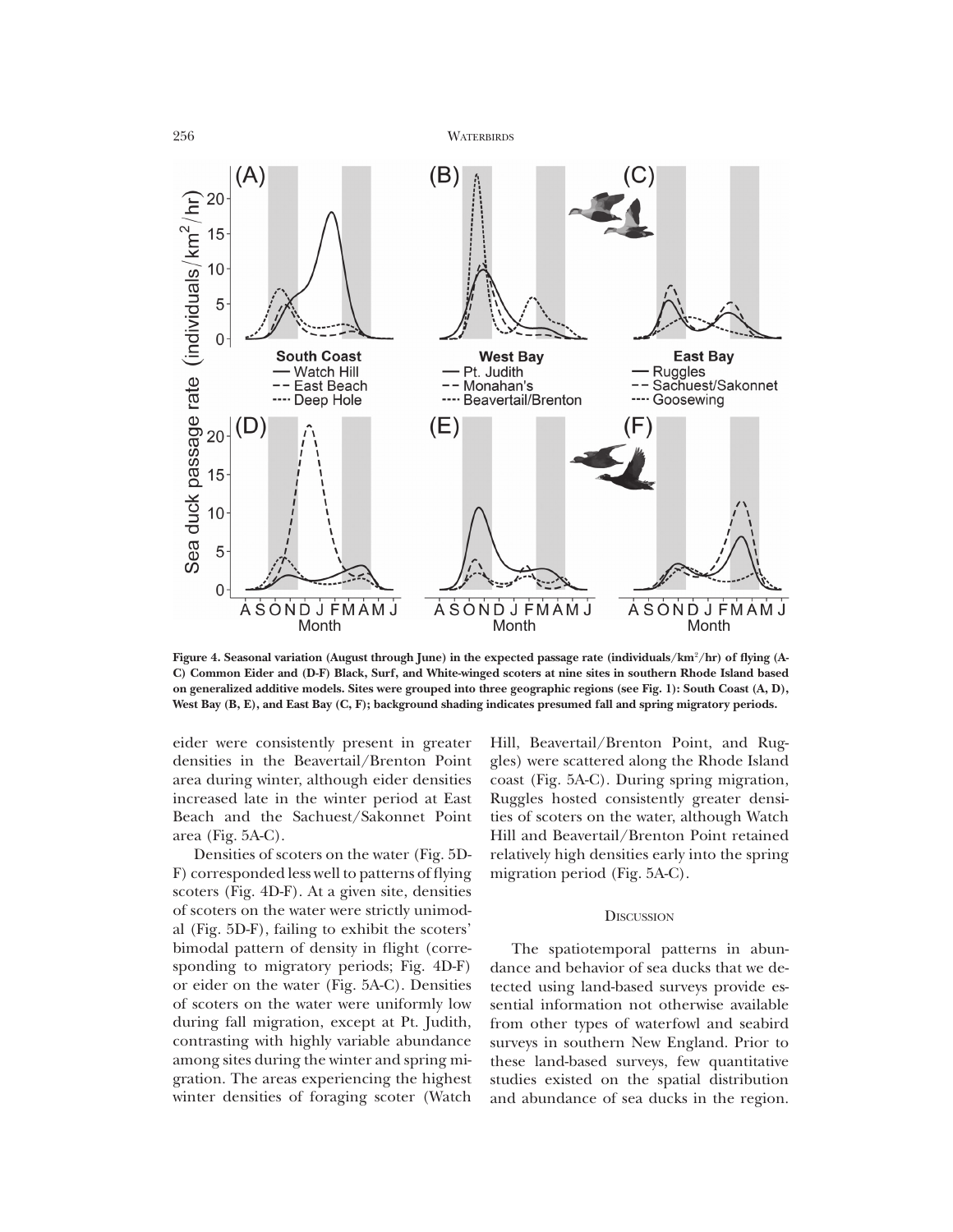

**Figure 5. Seasonal variation (August through June) in the expected density (individuals/km**<sup>2</sup> **) of (A-C) Common Eider and (D-F) Black, Surf, and White-winged scoters detected on the ocean surface at nine sites in southern Rhode Island based on generalized additive models. Sites were grouped into three geographic regions (see Figs. 1 and 4).**

In southern New England, the mid-winter waterfowl aerial survey, conducted once annually by Rhode Island Department of Environmental Management, does not survey nearshore areas where most sea ducks concentrate (J. Osenkowski, unpubl. data). Winiarski *et al*. (2014) conducted aerial and boat-based surveys throughout Rhode Island and Block Island Sounds, but nearshore habitats were not sampled due to Federal Aviation Administration restrictions and water depth constraints for larger survey ships. Therefore, the results from our land-based surveys provide valuable baseline information on fine-scale spatiotemporal dynamics of sea ducks of nearshore waters in the region. This type of information will be useful for planners interested in minimizing effects to local sea duck populations from anthropogenic disturbance, such as offshore wind energy facilities, by determining where the

highest concentrations of sea ducks and other marine birds are located (Langston 2013; De La Cruz *et al*. 2014).

We detected substantially greater numbers of birds in flight near sunrise, which concurs with other land-based surveys in the western Atlantic (Bond *et al*. 2007; Cameron 2014). Therefore, biologists interested in potential collision risk with wind turbines and other objects should conduct surveys of flight activity during the first 3 hours after sunrise. Increased flight activity near sunrise presumably includes movements from offshore nocturnal roosts to nearshore foraging areas (e.g., Lewis *et al*. 2005). However, we did not detect increased flight activity near sunset, which suggests that movements from nearshore foraging sites to offshore roosts in southern Rhode Island occurs after sunset or via swimming (Mudge and Allen 1980; Reed and Flint 2007).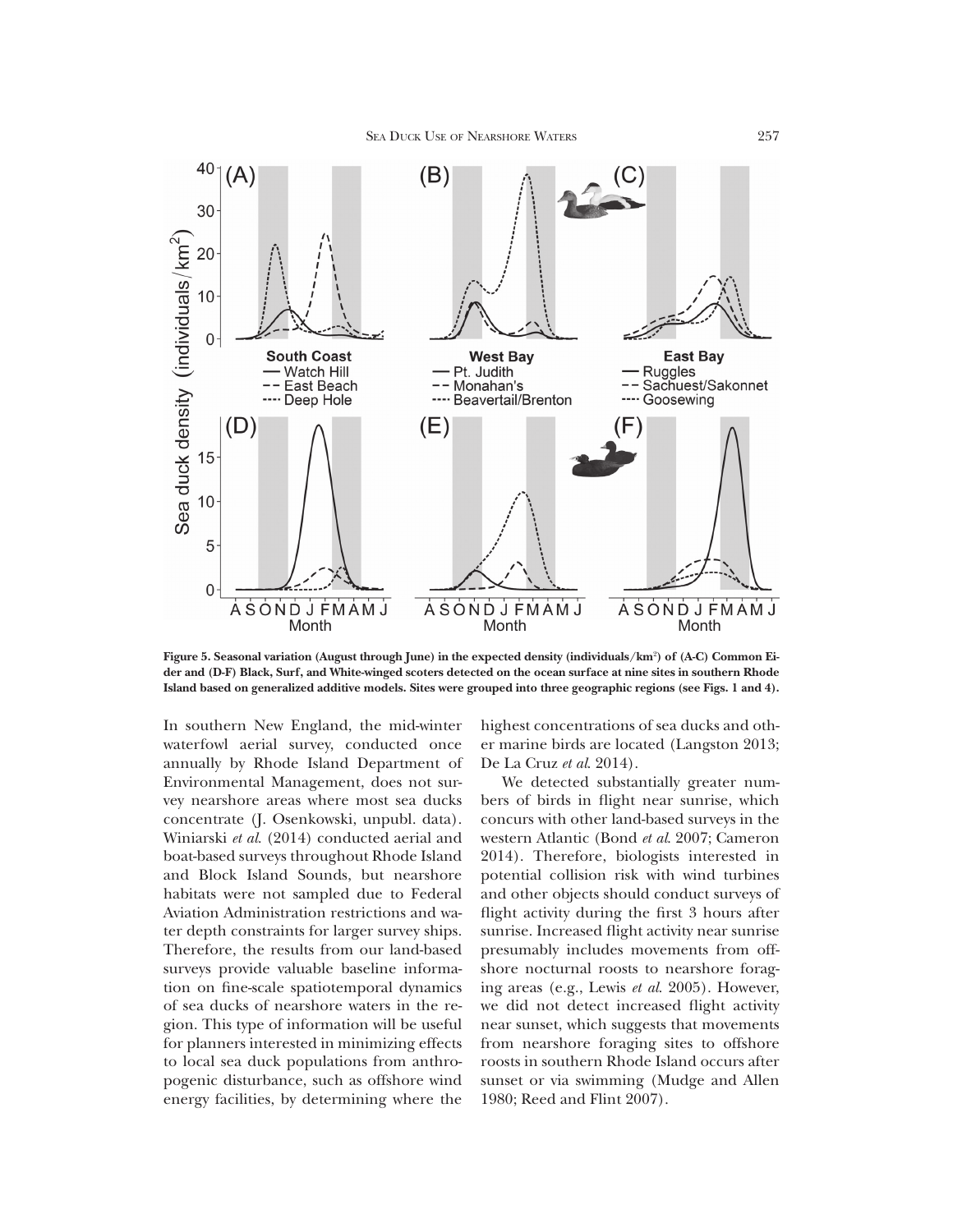# **ACKNOWLEDGMENTS**

Peak numbers of flying sea ducks during fall and spring corroborated the presumed migratory periods throughout the region (Veit and Petersen 1993; Beuth 2013; Baldassarre 2014; Loring *et al*. 2014), including the slightly extended spring migratory period for scoters relative to eider. Most sites exhibited a bimodal annual cycle, with peak numbers of eider and scoters in flight in fall and spring. Due to the orientation of the coastline in southern Rhode Island, most sea ducks migrated east or west in this area. Therefore, we did not expect the abundance of sea ducks in flight to vary substantially among sites during migratory periods. The variation documented among sites suggests that monitoring a single site may be insufficient to capture variation in local (e.g., wintering) sea duck abundance and distribution, although a single site may be sufficient to monitor their general migratory movements (e.g., Cameron 2014).

Land-based surveys of nearshore environments complement existing standardized sea duck surveys along the Atlantic Coast, such as the aerial surveys conducted along much of the Atlantic Coast (Zipkin *et al*. 2010; Silverman *et al*. 2013) or at smaller spatial scales (Winiarski *et al*. 2014). We suggest that systematic, multi-site land-based surveys fill an important gap in aerial and boat-based surveys: they document the dynamics of sea duck abundance and distribution in important nearshore areas missed by most aerial surveys and single-site migration counts. This information can inform regional conservation planning (e.g., harvest management: Merkel 2004; placement of offshore wind turbines: Langston 2013). Furthermore, while satellite telemetry provides important movement and migratory connectivity details (Beuth 2013; Loring *et al*. 2014), inferences of resource selection from satellite telemetry typically require broad generalizations from relatively small samples of individuals that may not have been representatively sampled from the population. Landbased surveys could facilitate the evaluation of resource selection and anthropogenic disturbance at the population rather than individual level.

We thank John Veale and Alex Patterson for assistance collecting data in the field. CBC data were provided by the National Audubon Society and through the generous efforts of Bird Studies Canada and countless volunteers across the western hemisphere. We thank Tim Bowman and Ian Cameron for aheadof-print access to manuscripts. This research was funded by grants from the U.S. Department of Energy, the American Recovery and Reinvestment Act, Rhode Island Division of Fish and Wildlife, U.S. Department of the Interior, Fish and Wildlife Service Wildlife and Sport Fish Restoration Program, and the State of Rhode Island. We thank Keith Mueller for permission to modify his scoter and eider photographs for inclusion in our figures. Three reviewers substantially improved the manuscript. Data and R code necessary to reproduce the analysis are available from the corresponding author.

#### LITERATURE CITED

- Austin, J., S. Slattery and R. G. Clarke. 2014. Waterfowl populations of conservation concern: learning from diverse challenges, models and conservation strategies. Wildfowl Special Issue 4: 470-497.
- Baldassarre, G. 2014. Ducks, geese, and swans of North America. Johns Hopkins University Press, Baltimore, Maryland.
- Beuth, J. 2013. Body composition, movement phenology and habitat use of Common Eider along the southern New England coast. M.S. Thesis, University of Rhode Island, Kingston.
- Bond, A. L., P. W. Hicklin and M. Evans. 2007. Daytime spring migrations of scoters (*Melanitta* spp.) in the Bay of Fundy. Waterbirds 30: 566-572.
- Cameron, I. R. 2014. An analysis of spring migration rates of scoter species and Common Eider recorded at the Point Lepreau Bird Observatory on the Bay of Fundy over the period 2000 to 2012. New Brunswick Naturalist 41: 94-99.
- Camphuysen, C. J., C. M. Berrevoets, H. J. W. M. Cremers, A. Dekinga, R. Dekker, B. J. Ens, T. M. van der Have, R. K. H. Kats, T. Kuiken, M. F. Leopold and others. 2002. Mass mortality of Common Eiders (*Somateria mollissima*) in the Dutch Wadden Sea, winter 1999/2000: starvation in a commercially exploited wetland of international importance. Biological Conservation 106: 303-317.
- Cox, M. J., D. L. Borchers and M. Kelly. 2013. nupoint: an R package for density estimation from point transects in the presence of nonuniform animal density. Methods in Ecology and Evolution 4: 589-594.
- De La Cruz, S. E. W., J. M. Eadie, A. K. Miles, J. Yee, K. A. Spragens, E. C. Palm and J. Y. Takekawa. 2014. Resource selections and space use by sea ducks during the non-breeding season: implications for habitat conservation planning in urbanized estuaries. Biological Conservation 169: 68-78.